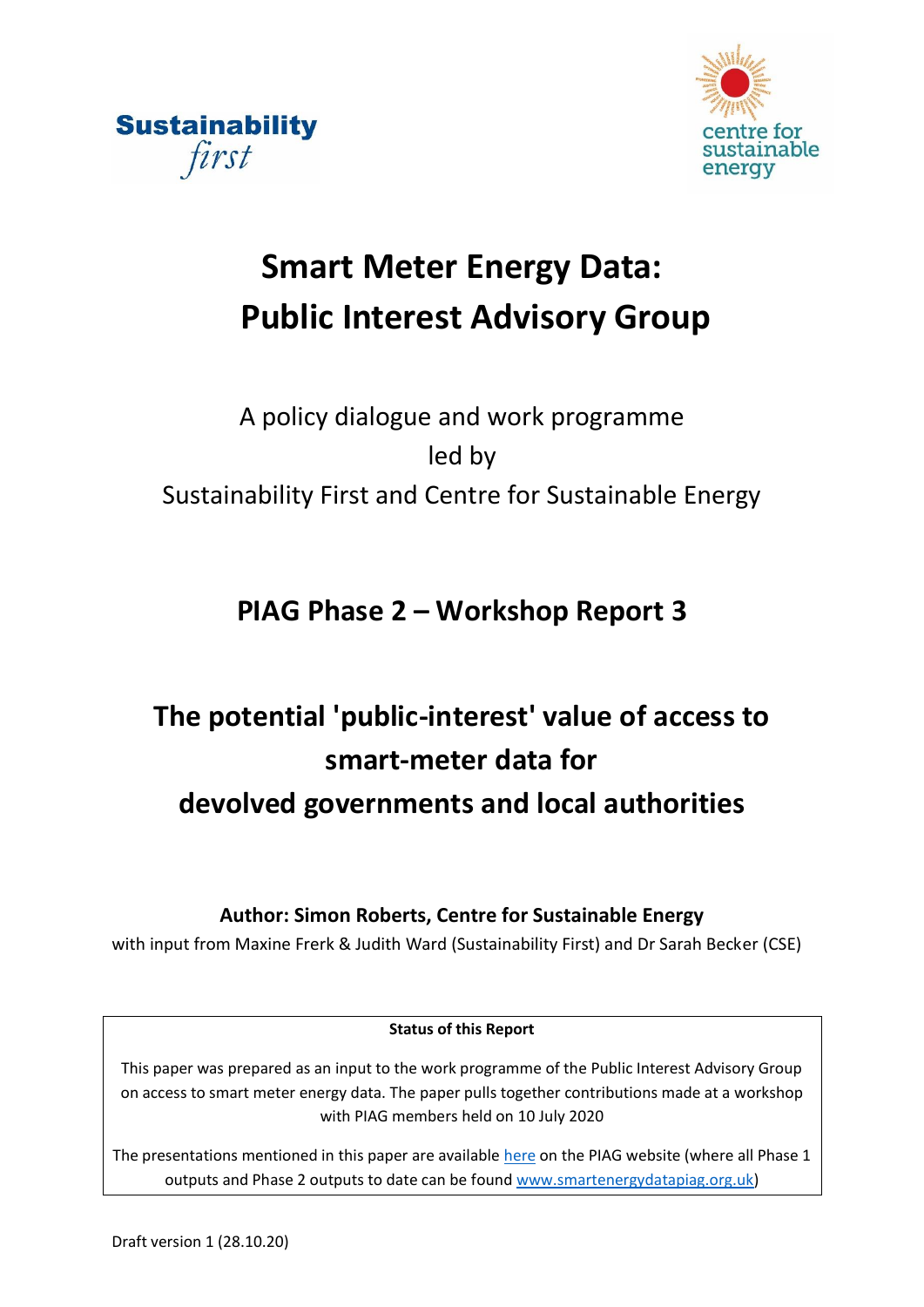## **Centre for Sustainable Energy (CSE) and Sustainability First**

## **PIAG Phase 2 – Workshop Report 3**

## **The potential 'public-interest' value of access to smart-meter data for devolved governments and local authorities**

## **PIAG Workshop – 10 July 2020**

### **Introduction**

1

One of the public interest use-cases for smart meter energy data identified in Phase 1 of PIAG was 'Local level energy system planning'. The summary description of that use case is reproduced below.<sup>1</sup>

### **Use Case: Local level energy system planning**

There is a public interest in enabling local actors (such as local authorities, community interest groups etc) to establish a detailed picture of their local energy system and the fine-grain patterns of energy supply and demand within it. This will enable better infrastructure planning (for example, to install heat networks or EV charging points) and the design and targeting of more effective interventions to reduce carbon emissions, improve system efficiency and secure local economic benefit (such as balancing local electricity supply and demand more effectively, aggregating neighbourhood demand response, or monitoring the impact of local low carbon housing refurbishment initiatives).

Regional and local-level energy system planning is increasingly being recognised as vital to inform and shape key decisions in the UK energy system transition towards net zero carbon emissions, particularly in relation to the decarbonisation of heat, the planning of building retrofit programmes and new developments, and the shift to electric vehicles.

For example, Ofgem has indicated its interest in local area energy planning as a key input to future energy network planning within RIIO-2<sup>2</sup>. In its most recent report to Parliament, the Committee on Climate Change gives its backing to local area energy planning becoming a routine and systematic activity. 3

Of course, the absence of smart meter energy data has not prevented local level energy system planning from being undertaken. Nor has it stopped decent local energy initiatives being designed and delivered.

Until now, local area energy plans have typically relied on models (such as the Energy Systems Catapult's [EnergyPath Networks](https://es.catapult.org.uk/capabilities/modelling/local-energy-system-modelling/) model and the Centre for Sustainable Energy's [THERMOS tool\)](https://www.thermos-project.eu/home/) and datasets and associated tools (such as the [London Heat Map\)](https://maps.london.gov.uk/heatmap). These all seek to make the best use of the data which is available.

<sup>1</sup> For further detail on how we concluded that the use case could be fulfilled without compromising consumer privacy, se[e PIAG Phase 1 Stimulus Paper 5,](https://d37809f7-dc9f-4c4f-835a-410a5acfa633.filesusr.com/ugd/ea9deb_07b59cc120034039bf267650b3cb5ad7.pdf) particularly page 8. All other PIAG stimulus papers and the report of Phase 1 can be downloaded from [www.smartenergydatapiag.org.uk](http://www.smartenergydatapiag.org.uk/)

<sup>2</sup> [https://www.ofgem.gov.uk/system/files/docs/2020/07/ed2\\_ssmc\\_overview.pdf](https://www.ofgem.gov.uk/system/files/docs/2020/07/ed2_ssmc_overview.pdf) paras 4.46-4.47. p 36

<sup>3</sup> <https://www.theccc.org.uk/publication/reducing-uk-emissions-2020-progress-report-to-parliament/>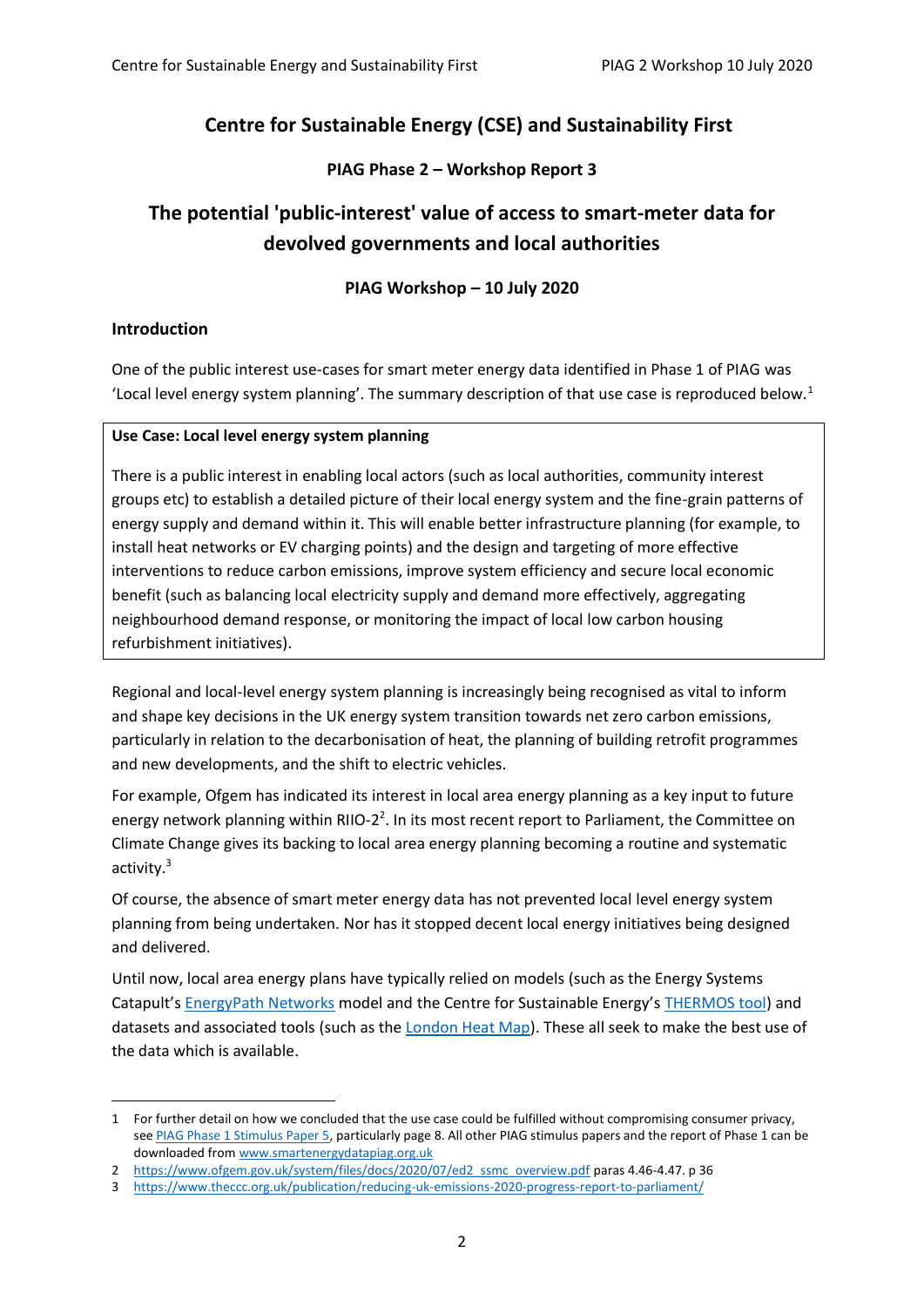But the models inevitably have to make assumptions or construct and use proxies to fill in the gaps in available data associated with the variables in which we are actually interested. These gaps include:

- **Energy demand (power and heat) at individual building level**. Currently energy consumption data is only publicly available for the whole country (to ONS statistical standards) at Lower Level Super Output Area (LSOA) level (typically c 500 homes) as single annual consumption values for electricity and gas for the whole area, often based on estimated reads. 4
- **Seasonal and daily patterns of demand (including peak demands for heat and power) at individual building level**. Currently such patterns of demand are typically estimated using national standard profiles (of which there are only two for domestic electricity consumers<sup>5</sup> and one for gas<sup>6</sup>), with complex modelling alternatives currently limited in availability and validation. If these standard profiles are used in modelling, they are then applied to building-level heat or power demands which have themselves been modelled.

In the absence of the actual data, the modelling 'work-arounds' (many of which are ingenious) do limit the accuracy and therefore the value of the modelling results for any given place. In some cases, the gaps are left, for want of a suitable proxy. This limits the insights about current and future options for local energy system change which can be gained from such analysis. As it has been said; "if the actual data exists, why are we making it up for our models?"

The [UCL-led SERL project](https://serl.ac.uk/) is in the process of establishing a nationally representative dataset of domestic smart energy meter data, but the SERL dataset cannot address this particular regional and place-level challenge. While the SERL dataset has the potential is to create better proxies for use in local energy system modelling (by, for example, generating a more extensive set of archetypal domestic energy use profiles which include socio-demographic data), it will not be sufficiently extensive geographically to be able to provide actual local smart meter energy data which is reliably representative of local conditions.

The PIAG workshop on 10th July heard from key stakeholders and experts about their place-based energy programme ambitions (Greater London Authority and Scottish Government) and about their approaches to local area energy modelling (Energy Systems Catapult and CSE). Their contributions combined with structured responses from the Welsh Government, Greater South East Energy Hub and University of Exeter and perspectives from other PIAG members to explore three questions:

- a. Which gaps in available data most frustrate efforts to build an accurate picture of the local energy system to inform planning and project design?
- b. What difference could knowing individual building level energy consumption data potentially make to the accuracy of assessments of different heat decarbonisation options in a local area?
- c. How would the availability of suitably anonymised spatially and temporally fine grain smart meter energy data (i) improve the quality and value of local energy system modelling and (ii) enhance local abilities to plan change in the local energy system to realise local ambitions and contribute to national objectives?

<u>.</u>

<sup>4</sup> For explanation on the Sub-National Energy Consumption Statistics see PIAG report. April 2020 - 'Government approaches to published data and statistics for energy consumption [https://d37809f7-dc9f-4c4f-835a-](https://d37809f7-dc9f-4c4f-835a-410a5acfa633.filesusr.com/ugd/ea9deb_093531e8c1b748659aa74263da4707d1.pdf)[410a5acfa633.filesusr.com/ugd/ea9deb\\_093531e8c1b748659aa74263da4707d1.pdf](https://d37809f7-dc9f-4c4f-835a-410a5acfa633.filesusr.com/ugd/ea9deb_093531e8c1b748659aa74263da4707d1.pdf)

<sup>5</sup> Non-restricted Load Profile 1 (effectively peak consumption early-mid evening) or restricted Load Profile 2 (Economy 7 off-peak customers with peak consumption between 00.00h-0700h)

<sup>6</sup> Differentiated Standard & Pre-Pay Customers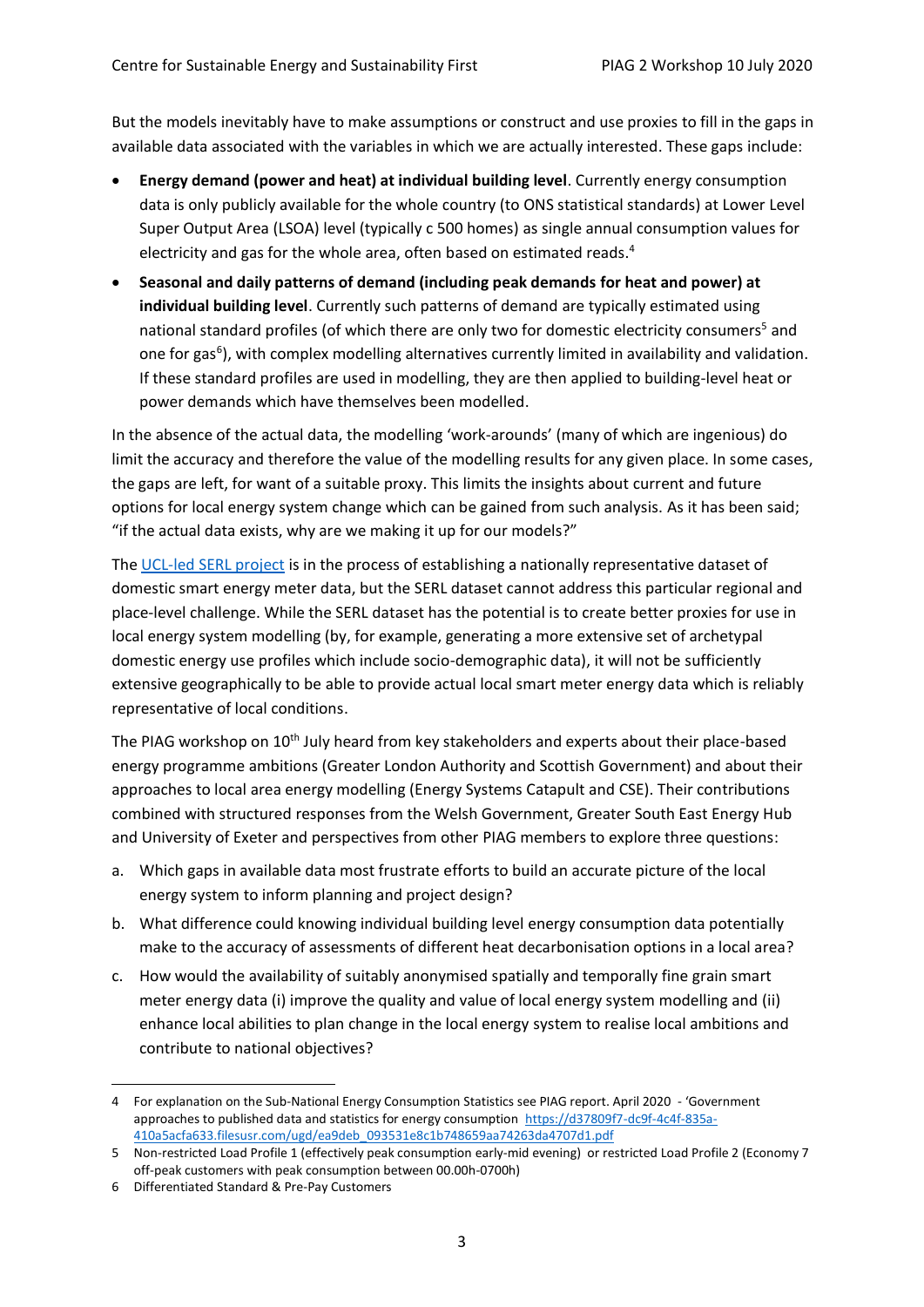This short report captures the key points from that discussion, organised around two clear themes which emerged from the workshop around local energy planning, and draws some conclusions for PIAG to take forward. Presentations made at the workshop by the GLA, the Scottish Government, the Energy Systems Catapult and CSE can be found [here](https://d37809f7-dc9f-4c4f-835a-410a5acfa633.filesusr.com/ugd/ea9deb_98ea90f20d724847b1d342b2652a004b.pdf). The GLA and Scottish Government presentations additionally highlighted the important role smart meter data could play for local and devolved nation government in enabling more timely and accurate monitoring of performance against climate targets and evaluation of programmes such as the effectiveness of retrofit initiatives in achieving anticipated energy efficiency gains.

## **Theme 1: Local energy planning is critical to the transition to net zero and needs high resolution 'accurate enough' representation of local energy use to achieve its potential**

All contributors to the workshop highlighted the importance of well-informed local energy planning and decision-making to support the delivery of the technical and social changes required to make the transition to a net zero energy system and to achieve other energy-related goals such as addressing fuel poverty.

This is not instead of national action but a close partner of it – turning national policies and programmes into locally relevant initiatives and feeding better information and more grounded perspectives into those national activities.

Local planning and decision-making are particularly important to those aspects of the transition that have a strong place-based dimension in terms of: (a) how local conditions impact the validity of different approaches to achieving net zero outcomes and/or; (b) what needs to be known about people and their location to underpin effective action planning, solution design, targeting and engagement. At the local level, these include:

- decarbonising heat (including assessing the relative merits of different approaches such as heat networks vs individual building solutions);
- building retrofit (including smart solutions and assessing the impact of improvements made);
- new developments (including monitoring their actual performance against plans);
- uptake of EVs and growth of associated charging point infrastructure (including potential impact on local distribution networks and opportunities for demand side response);
- locating and understanding potential locational value of distributed generation and storage;
- engaging consumers and the public in collective solutions (such as demand side response and local energy trading);
- improving consumer engagement and protection around specific system changes.

To engage meaningfully with each of these seven aspects listed above requires a relatively accurate and high resolution picture of:

i. Where energy use happens at building-level, or at the very least electricity network feeder- level (though the latter is less useful for heat demand data which is currently principally gas)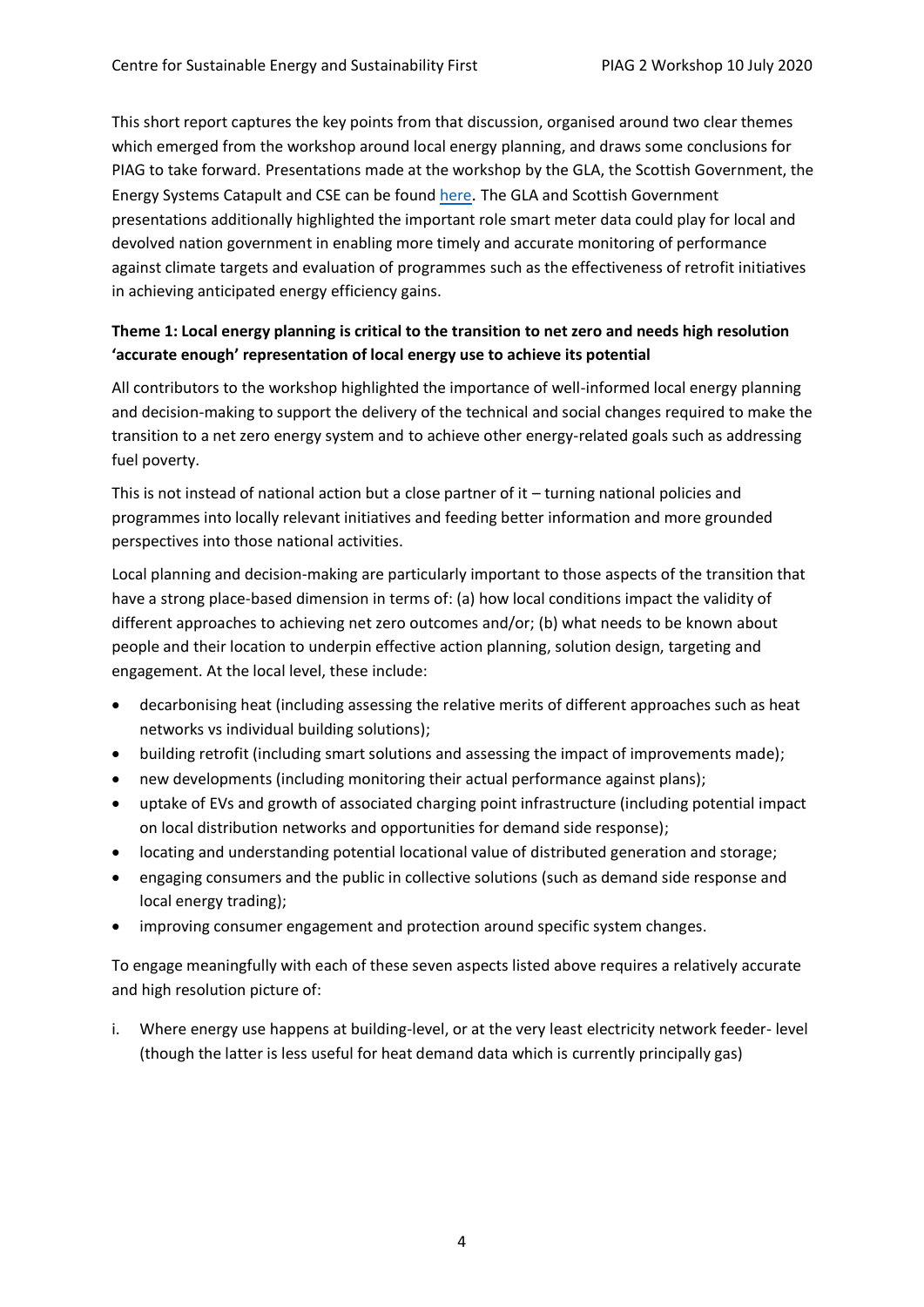- ii. When that energy use happens in each building (particularly for peak usage, but also, to understand collective peaks across an area and demand across different times of the day in different seasonal conditions<sup>7</sup>)
- iii. The energy-related physical characteristics of the buildings and the equipment in them and the socio-demographic characteristics of the occupants.

In their presentations to the workshop, the GLA and Scottish Governments, alongside other local, regional and devolved nation authorities, confirmed that they see themselves having a critical role providing 'as best they can' this picture for other stakeholders (including local authorities, existing and potential delivery partners, energy networks etc). They outlined the challenge, reinforced by other contributions at the workshop, that the accuracy and resolution of this picture is compromised by the lack of readily available high-resolution data on the realities of each of i. – iii. above. Instead, the picture relies on *estimates* for the building-by-building level picture, often derived from modelling approaches which seek, in various largely non-validated ways, to disaggregate area-based official statistics for energy consumption<sup>8</sup> or to adjust for known inaccuracies in building-level data (such as EPCs).

While the extent or consequence of these compromises are not known (nor can be without having the actual data), the Energy Systems Catapult and Centre for Sustainable Energy both presented their current modelling approaches to provide this picture and the 'work arounds' they use to overcome data limitations.

Both of these approaches highlight the power of establishing a detailed local picture in terms of how it can guide thinking and decision-making about the seven aspects of system change listed in the bulleted list above. They also reveal the potential improvements in accuracy and resolution available from having access to smart meter energy data (to attain better resolution on i. and ii. above) and, alongside this, improved building, equipment and socio-demographic data (to attain better resolution on iii. above). These would affect both the 'baseline' picture for an area and enable the models to produce better forecasts of patterns of energy consumption and carbon emissions in different future scenarios, depending on technology, system and behaviour changes.

These improvements would sharpen understanding of the potential costs and benefits of different local approaches to achieving net zero, particularly net zero heat, and reduce uncertainties with respect to the potential implications for energy networks, particularly the electricity networks, as

<sup>&</sup>lt;u>.</u> 7 As discussed at the workshop, it is not enough to know the peak demand for each building to understand the peak demand for a neighbourhood because the building peaks may well happen at different times so the collective peak is the highest sum of simultaneous use across the buildings, not the sum of all peaks. Indeed, summing individual building peaks to arrive at a collective peak may well grossly exaggerate that peak. For electricity use, this 'load diversification' (that peak load for a group is less than the sum of every member's own peak because they happen at different times) has historically been acknowledged and factored into electricity network capacity planning on an approximated 'rule of thumb' basis. However future changes in technologies and consumer behaviours could well alter patterns of load diversification in different localities. Moreover, there is limited knowledge about load diversification for peak demand for gas associated with provision of heat; this will become increasingly important to understand as gas heating is displaced by electric heat pumps.

<sup>8</sup> BEIS Sub-national Energy Consumption Statistics - [https://www.gov.uk/government/publications/regional-energy-data](https://www.gov.uk/government/publications/regional-energy-data-guidance-note)[guidance-note](https://www.gov.uk/government/publications/regional-energy-data-guidance-note) and [https://assets.publishing.service.gov.uk/government/uploads/system/uploads/attachment\\_data/file/853760/sub-](https://assets.publishing.service.gov.uk/government/uploads/system/uploads/attachment_data/file/853760/sub-national-electricity-and-gas-consumption-summary-report-2018.pdf)

[national-electricity-and-gas-consumption-summary-report-2018.pdf](https://assets.publishing.service.gov.uk/government/uploads/system/uploads/attachment_data/file/853760/sub-national-electricity-and-gas-consumption-summary-report-2018.pdf)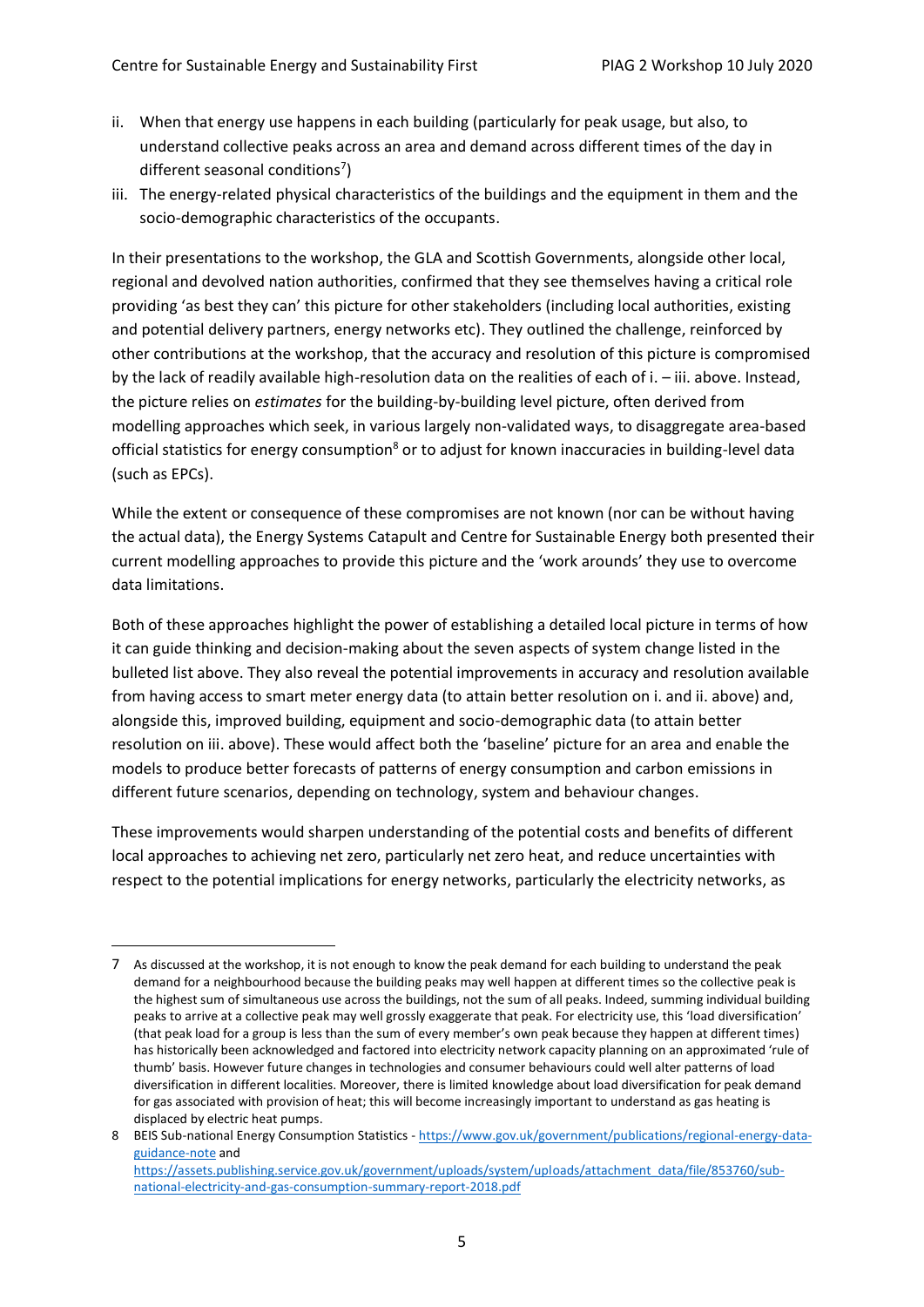they plan network investment and operational improvements and make their business plan funding case to the energy regulator.

The value of these potential improvements was acknowledged at the workshop by GLA and Scottish Government and in the contributions from representatives of Welsh Government, Greater South East Energy Hub, University of Exeter, University of Cardiff, Northern Powergrid and National Grid ESO.

With the value of accessing fine-grain consumption data for local area energy planning clear, the question then shifts to how best to use smart meter energy data if it were available on, for example, a building-by-building historic basis (e.g. previous year) to improve this 'local picture' (as proposed in PIAG Phase 1). The workshop discussion on this question gave rise to the second theme.

## **Theme 2: Use the 'actual' smart meter data or make better models by training them on actual data?**

The workshop contributions raised the question of how best to use any smart meter data that was to become available to improve the 'local picture'.

There was undoubtedly enthusiasm at the workshop for having access to and using 'the actual (smart meter) data' for local area energy planning in a given locality. This enthusiasm was informed by a sense of how much more information about local energy use patterns would be available if the smart meter data was available.

However, several contributors cautioned against assuming this would inevitably improve the quality of that 'local picture' (and certainly not in the near term). This is because: (a) smart meters are not yet ubiquitous so they cannot currently provide a complete dataset for anywhere; (b) there are privacy risks and access issues associated with obtaining and using the data (as explored in detail in Phase 1 of PIAG - see [Phase 1 Final Report\)](https://d37809f7-dc9f-4c4f-835a-410a5acfa633.filesusr.com/ugd/ea9deb_244fa0e7997b43ceb453762d930bab93.pdf), and; (c) the challenge would remain of linking smart meter gas and electricity data with high resolution building and socio-demographic data at *building level*, given these types of high resolution data are also currently limited in their availability.

As a result, the smart meter data that currently could potentially be made available is incomplete and would thereby still be inadequate to meet the demands of local area energy planning and other local public interest purposes identified by contributors. But this gives rise to the question of whether anything can usefully be done *in the meantime* to improve such activities, given these data limitations.

In response to this question at the workshop, the ESC and CSE both independently proposed that an extensive but incomplete smart energy dataset could helpfully be used to train, test and, to some extent, validate the models being used to generate the 'local picture'. By so doing, the representations of items i. – iii. (above) generated by these models become more reliable at a building-by-building level.

Machine learning techniques could use such data to test and improve the quality of the algorithms which the models are using to generate their predictions of current energy use patterns (when they lack the actual data). The better-trained models would then also be able to produce better predictions in future – and better representations of the patterns of energy use across the local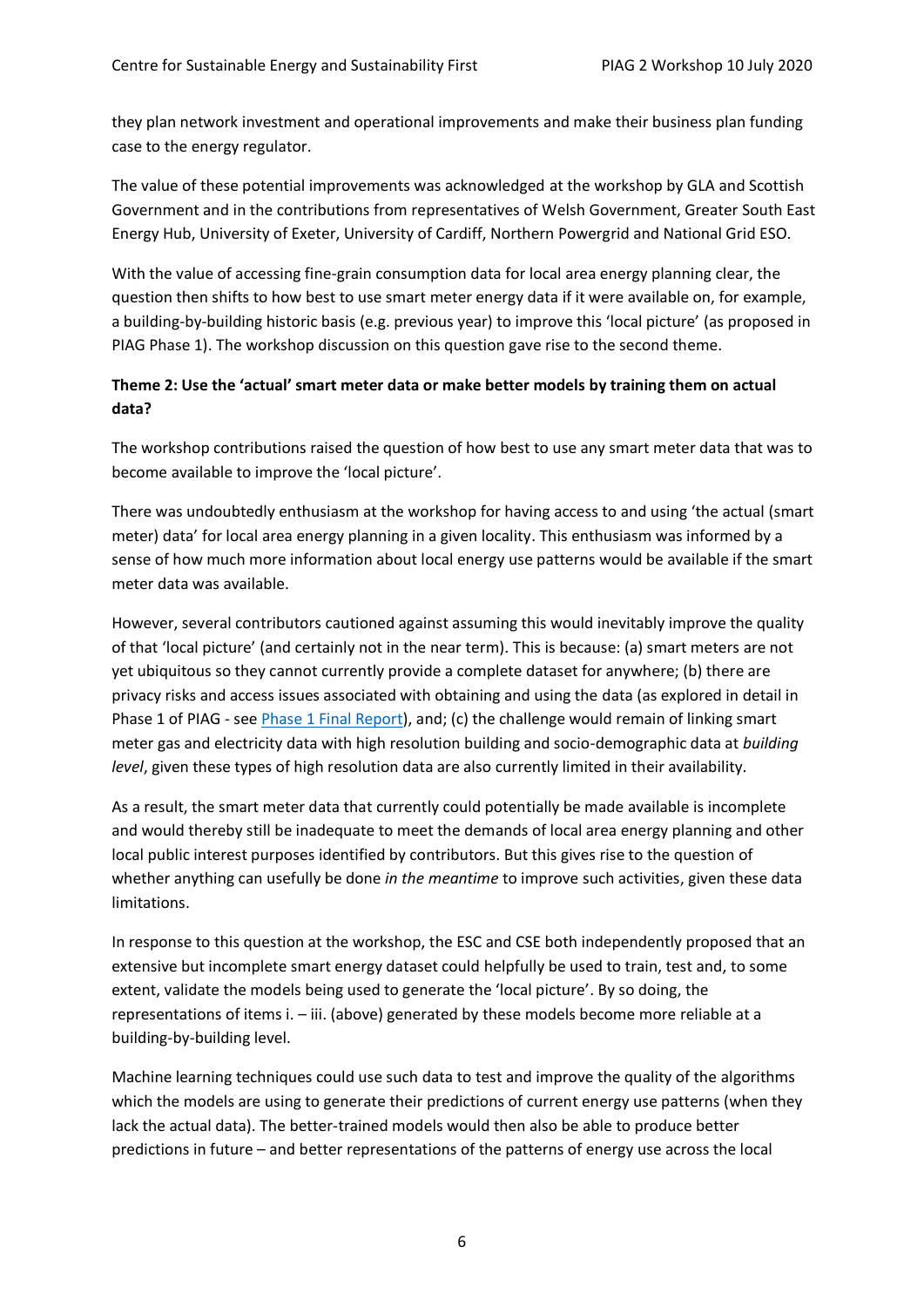energy system – without the need to use directly what would currently be an incomplete local smart meter dataset.

Moreover, the building-by-building energy-use pattern data then used in local area energy planning would still, as now, be predictions generated by a model (albeit a model trained to be more accurate). This means that a more accurate high resolution representation of local energy demand patterns can be available, without the risk of publishing or sharing any actual smart-meter data in the presentation and dissemination of modelling results.

This 'model training' approach does still require an extensive smart meter energy dataset for both electricity and gas of sufficient size and range of buildings and users that it is reliably representative of the specific locality (or any locality if the dataset is national). At the workshop it was generally felt that the UCL SERL project's dataset would of itself not be large enough to fulfil this test (as discussed on page 3 above), though it could well still have certain value for model training.

The need to find a route to sufficient data for effective local area energy planning therefore still remains. However, the potential of its near-term use being 'behind the scenes' to train and test models rather than put to use directly should, in principle, further reduce concerns about data privacy. Such model training using the data could be done under carefully controlled conditions (such as used by the ONS for access by researchers to personal data it holds).

This said, the access challenges associated with smart meter data identified in Phase 1 of PIAG remain: there is no central database of gas and electricity smart energy data being assembled for anyone to access for use under any conditions, including government and the regulator. Unless and until an access route is identified – and for both electricity AND gas smart meter data (because the latter represents the principal source of information about levels and patterns of heat demand in buildings) – the potential of using this smart-meter data to improve local area energy planning modelling will be left unrealised. This initial step of using smart meter data to improve models would also be a practical 'demonstrator' of the wider potential public-purpose benefit that access to finegrain smart-meter data would eventually bring.

It should be noted that this proposed model training approach is designed to address the current incompleteness of the smart meter dataset. It is unlikely to prove a long-term substitute for providing access to appropriately anonymised local smart energy data for local energy planning purposes once the installation of smart meters is near completion and achieves more-or-less full coverage of every building.<sup>9</sup> It is also not a substitute for making use of data from smart meters already installed to improve the quality of sub-national energy statistics in the near-term by, for example, improving their accuracy and speed of availability on gas and electricity consumption (by eliminating the use of estimated meter reads for annual consumption initially, and, for the future, enabling accurate monthly consumption data also to be collected) and providing provide granular data about the timing and size of peak gas and electricity demands.<sup>10</sup>

<u>.</u>

<sup>9</sup> Note that a more complete smart meter dataset would also enable even better training of models. This is an important consideration given that the models are still necessary for producing forecasts of energy consumption patterns and carbon emissions in different future scenarios, even if actual smart meter data could ensure that the baseline starting point was accurate.

<sup>10</sup> For more discussion of the value of these potential improvements to national and sub-national energy statistics, see [report from PIAG phase 2 workshop 1 on national energy statistics](https://d37809f7-dc9f-4c4f-835a-410a5acfa633.filesusr.com/ugd/ea9deb_093531e8c1b748659aa74263da4707d1.pdf)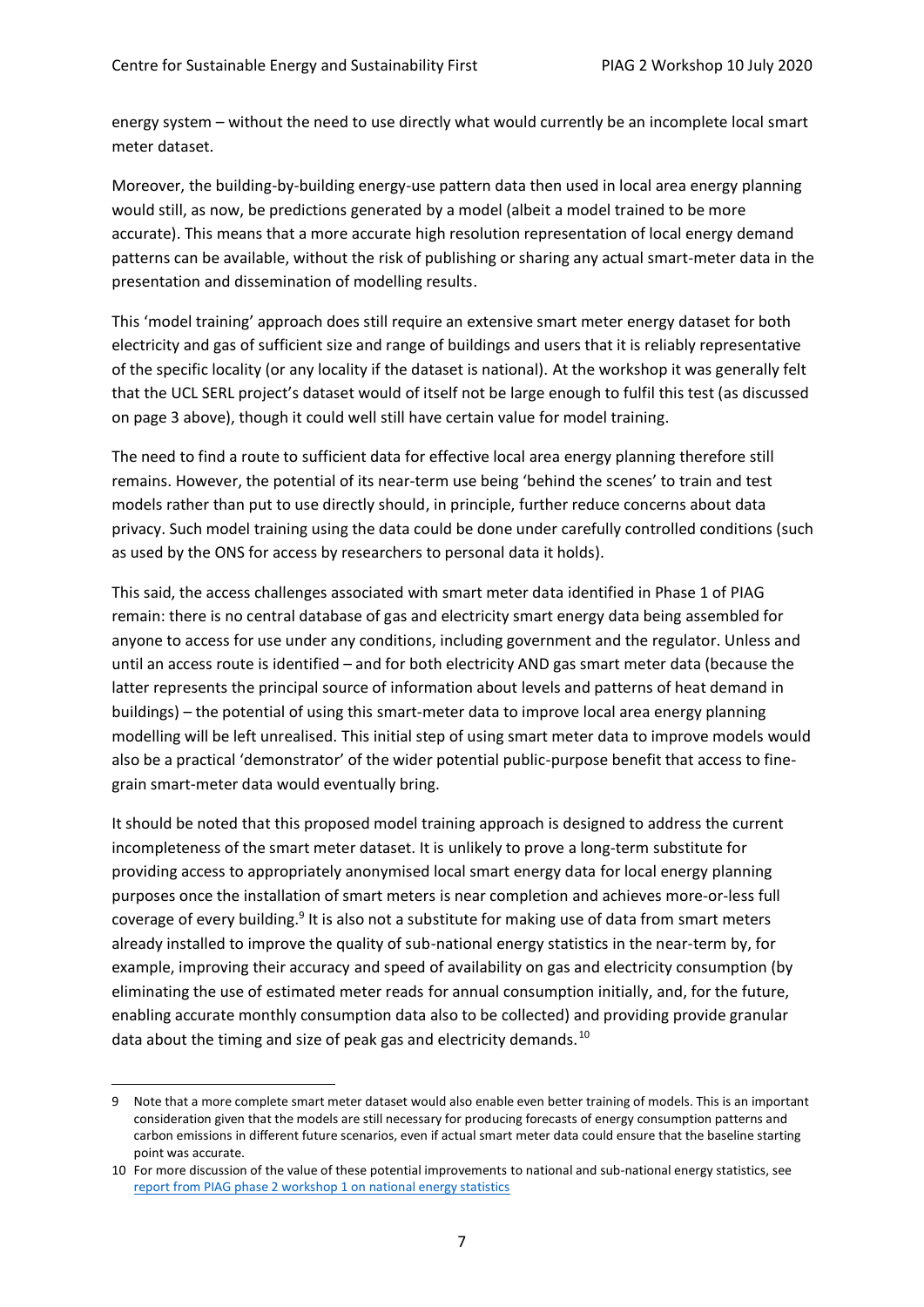#### **Conclusions**

The workshop contributions and discussion reinforced the conclusion of Phase 1 of PIAG that there is considerable potential value in using smart meter data to sharpen understanding of energy use patterns in local energy systems and underpin local area energy planning. With no plans to provide access to this data, this potential value is at risk of not being realised.

The workshop also reiterated the importance of local area energy planning as a vital activity in achieving the transition nationally to a net zero energy system. Planning and achieving key aspects of that transition, from heat decarbonisation and building retrofit to EV charging infrastructure and the performance of new developments, are heavily dependent on local decision-making informed by accurate high resolution representations of local energy systems.

Developing a high-resolution representation of local energy-use patterns and modelling how these would change as a result of different approaches to achieving net zero is central to local area energy planning. Such representations are currently heavily compromised by the lack of available smart meter data and the important details it can provide. Some modelling approaches have found ways and proxies to fill in the gaps left by this lack of data but with considerable uncertainties as to their reliability and accuracy of some key values, particularly the nature and timing of peak demands for heat and power which are likely to prove critical in future system planning for an effective transition. Access to representative smart meter data at scale could make a considerable contribution to addressing these uncertainties at a regional / local level.

Importantly, the workshop has added to PIAG thinking by introducing the potential for a stepped approach on how to make use of smart gas and electricity meter data to improve local area energy planning in the near-term. This helps to address the concern that the current progress with the smart meter rollout means that local datasets that could be available now would in reality be too limited in coverage to realise their potential value as a direct input to local energy planning and other local uses.

Addressing this concern would involve making use of the currently incomplete fine-grain smart meter data in controlled conditions to train and thereby improve local area energy planning models. This initial step could offer a number of broad advantages by potentially helping to:

- Address the problem that that smart meters are not yet geographically ubiquitous so any dataset would be incomplete (because the model training can still make use of an incomplete dataset).
- Address concerns about data-privacy since building-specific energy use pattern values would be derived from models, not the actual data.
- Reduce the data-handling capabilities needed by local authorities or other public-interest actors with a regional focus to curate and analyse smart meter data.

This approach could however create a longer-term reliance on what could end up being a relatively small number of models which have had access to the data for model training purposes. In these circumstances, it may be appropriate for BEIS (as potential gatekeeper to the data) to allow access to